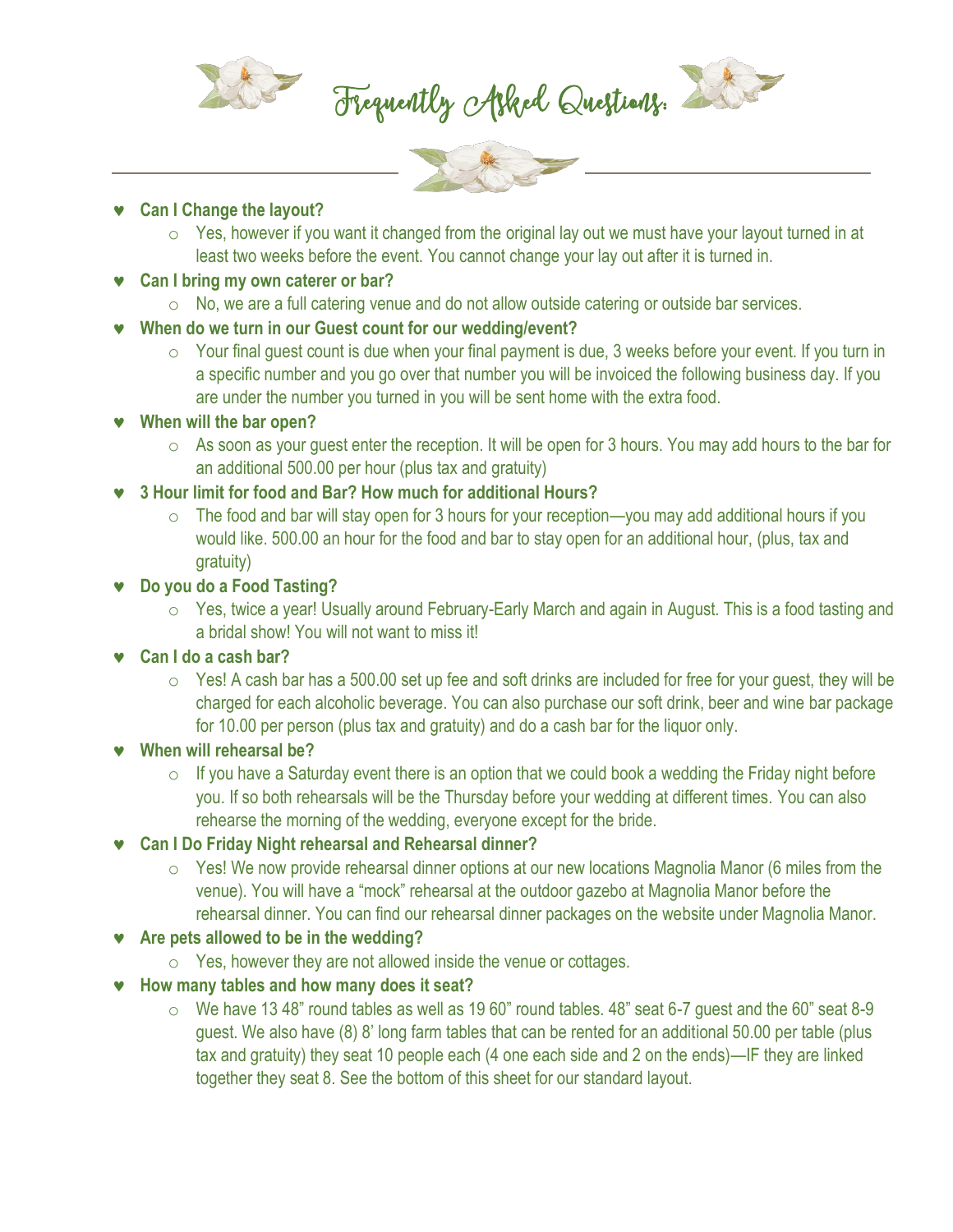#### $\bullet$  Are linens included?

 $\circ$  Yes, you have 3 different linen choices in multiple colors that are included in the packages. We have specialty linens that can be chosen for an upcharge. We will need your linen selections at least 3 weeks before the event.

### **v** Ceremony site seating capacity?

- o Around 250, they are benches so if you have a large wedding assign an usher to ask people to scoot down to make extra room.
- j **Can I have string lights set up for my outdoor ceremony? How much?**
	- $\circ$  Yes, we have LED string lights for those late winter weddings, it is a 500.00 rental and set up fee (plus tax and gratuity)

#### **v** Do you have a Sound System for the ceremony?

 $\circ$  Yes, we speakers, a microphone, as well as a sound board for you to plug into. This will be set up for you on wedding day. If you have ceremony musicians, they can plug into our sound board as well. You can also hook up or Bluetooth an ipod or cell phone to the sound board to play ceremony music.

#### j **RV hook up and parking?**

o We have 5 RV hook ups at the front of our horse arena- They rent for 50.00 each per night (electric and water only). You can call or text 225-247-4215 to reserve your hook up. This is a private barn and we ask that you respect the privacy for our family and horses.

#### $\bullet$  How many cottages are available and how many do they sleep?

- $\circ$  We have 10 guest cottages (including the honeymoon suite), they each sleep 4 guest. They are not private bedrooms; the upstairs is a loft bedroom overlooking the downstairs bed. These cottages book directly from our website [\(www.thewhitemagnolia.net\)](http://www.thewhitemagnolia.net/) first come, first serve. We also have Overnight accommodations at Magnolia Manor- 6 miles from the venue.
- **Where are the nearest hotels?** 
	- o Hotels: Amite, LA (around 15 min from venue) and McComb, MS (around 20 min from venue.

#### j **Do you offer lunch for the Bridal and Grooms suites?**

 $\circ$  Yes, The White Magnolia provides lunch in the bridal and grooms suite for up to 20 people (10 per suite). If you have additional guest in the suites for lunch you can add guest for 16.00 per person (plus tax and gratuity). We also provide either two bottles of champagne or a case of beer, along with soft drinks, and bottled water. If you would like to bring additional beverages for during the day you may do so.

#### **What time should my ceremony be?**

 $\circ$  It all depends if you are doing a first look or not. If you are then you will do all your pictures beforehand, so your wedding can be at sunset. If you are not doing a first look you will need to start your ceremony 1 hour-45 min before sunset so it will not be dark for your pictures after the ceremony. Google sunset for the day of your wedding and it will tell you what time the sun will set that day. Talk to your photographer about a time, she can help you since she will know best for lighting.

#### **v** What Can I use for send off?

o You may use anything biodegradable, such as; bird seed, dried lavender, dried flowers, bubbles, sparklers. You may not use confetti.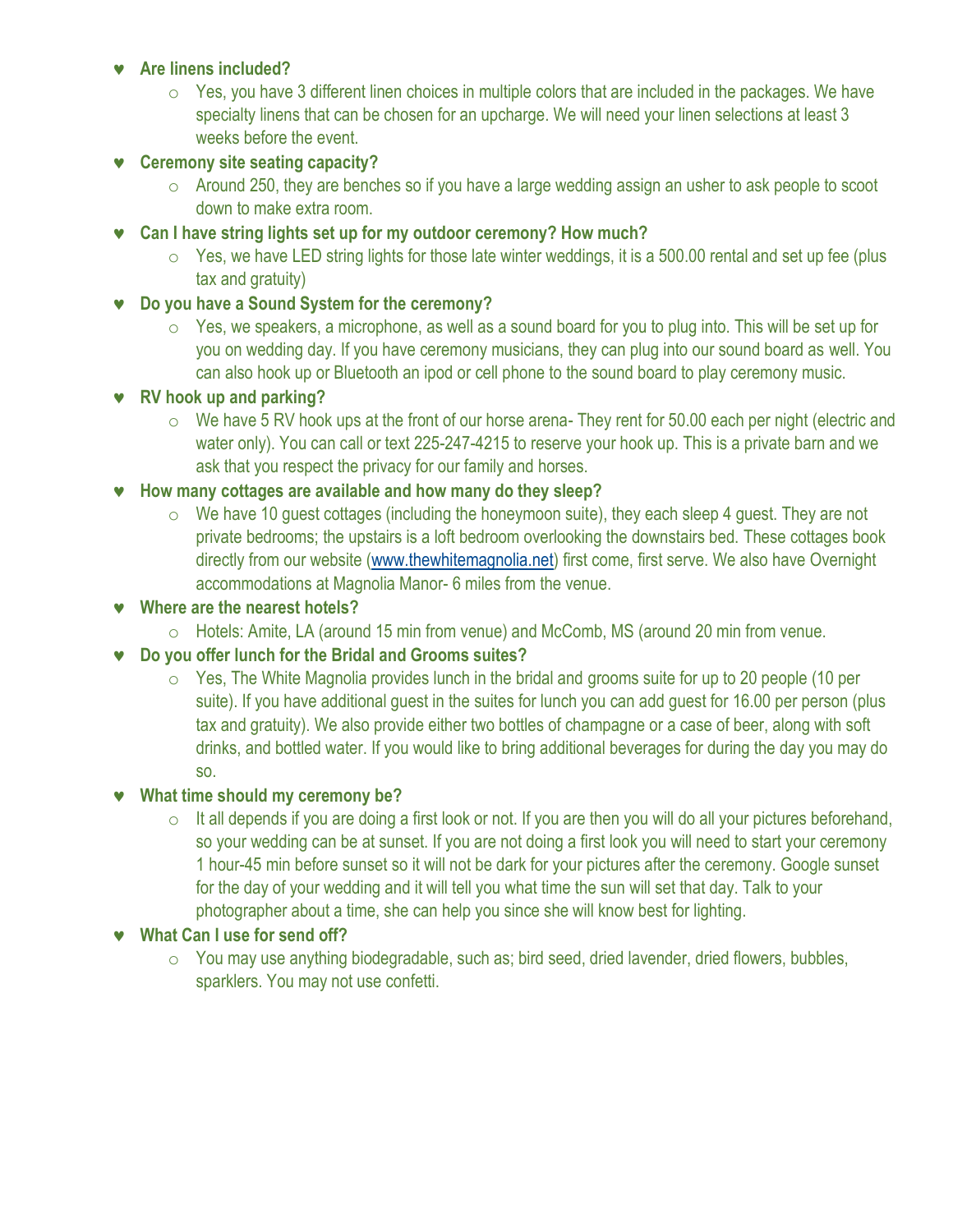**•** VENUE SET UP: attached is the best setup for 150 guest. This set up seats 158 guest. If you have more than 150 guest I can fit up to **7** 60" round tables on each porch. **60" Round seats 8-9 guest. 48" Round seats 6-7 guest.** The "2" top tall tables do not need linens. If you have a dj you will need a linen for his/her table. It will be a 5' rectangle.